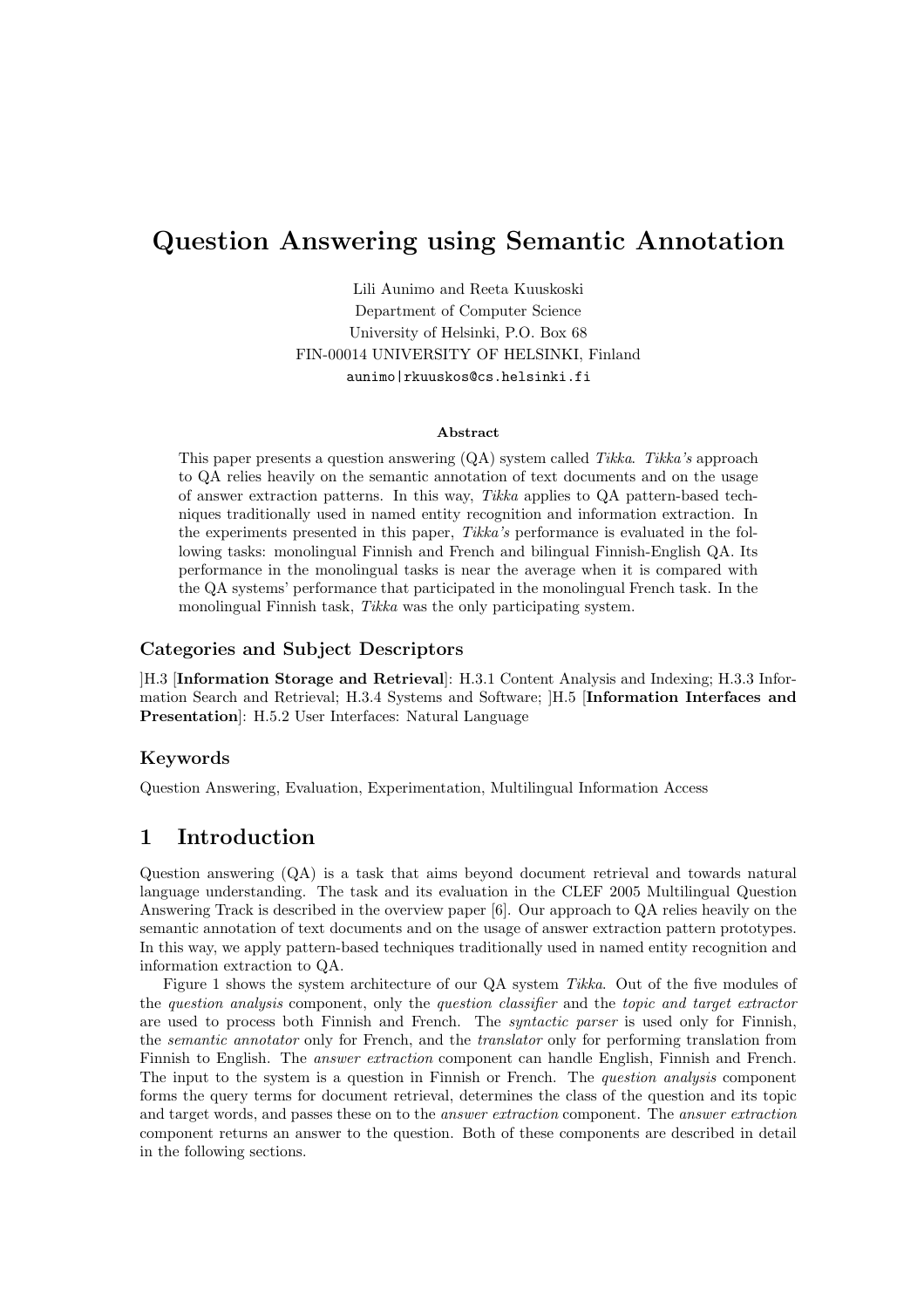

Figure 1: The system architecture of Tikka. Tikka has two main components: question analysis and answer extraction. Both components use the same semantic annotator, which is illustrated by gray in the figure. The left hand side of each component lists the databases used by it. The rectangles on the right hand side illustrate the software modules.

## 2 Question Analysis

The question analysis component of the QA system consists of five software modules: 1) the syntactic parser for Finnish, 2) the semantic annotator, which is detailed in Section 4, 3) the question classifier, 4) the topic and target extractor and 5) the translator, which is described in the system description of the previous version of Tikka, that participated in QA@CLEF 2004 [1]. All these modules, along with the databases that they use, are illustrated in Figure 1.

Table 1 shows through an example how question analysis is performed. First, a natural language question is given as input to the system, for example: D FI EN Mikä on WWF?<sup>1</sup>. Next, the Finnish question is parsed syntactically and the French question is annotated semantically. Then both questions are classified according to the expected answer type, and the topic and target words are extracted from them. The expected answer types are determined by the multinine corpus, and they are: LOCATION, MEASURE, ORGANIZATION, OTHER, PERSON and TIME. The target words are extracted or inferred from the question and they further restrict the answer type, e.g. age, kilometers and capital city[2].The topic words are words extracted from the question that in a sentence containing the answer to the question carry old information. For example, in the question What is WWF?, WWF is the topic because in the answer sentence WWF is the World Wide Fund for Nature., WWF is the old information and the World Wide Fund for Nature is the new information. The old and new information of a sentence are contextually established [9]. In our case, the question is the context. In Tikka, topic words are useful query terms along with the target words, and they are also used to fill slots in the answer pattern prototypes.

 $1D$  stands for a definition question and FI EN means that the source language is Finnish and the target language is English. In English, the question means What is WWF?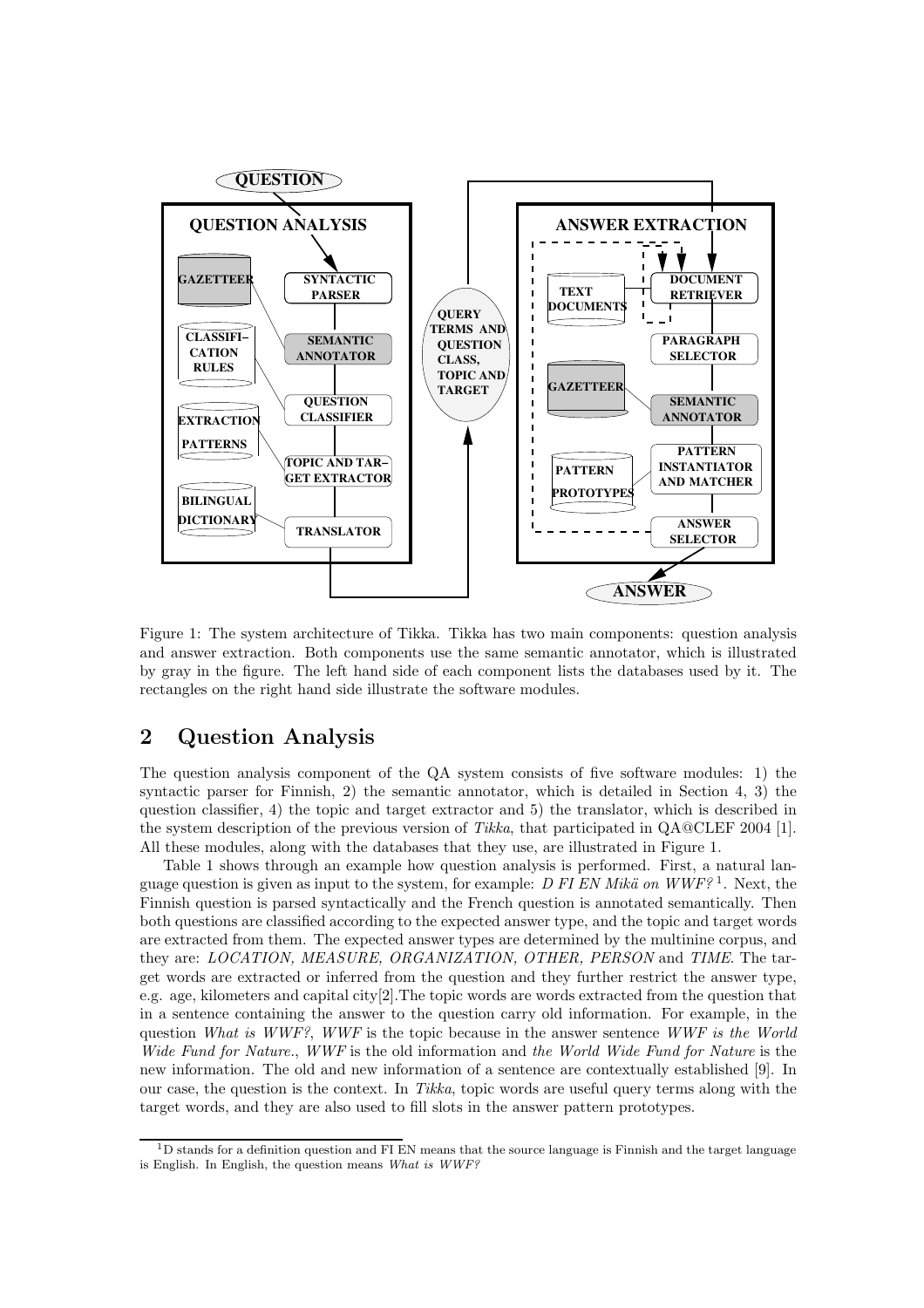| Module                    | Example         |                                               |                                             |  |
|---------------------------|-----------------|-----------------------------------------------|---------------------------------------------|--|
|                           | English         | Finnish                                       | French                                      |  |
|                           | D FI EN Mikä    | D FI FI Mikä on WWF?                          | D FR FR Qu'est-ce que                       |  |
|                           | on WWF?         |                                               | la WWF?                                     |  |
| $(1)$ Parser              |                 | 1 Mikä mikä subj:>2 &NH PRON SG NOM           | N/A                                         |  |
|                           |                 | 2 on olla main:> $0 \&+MV V$ ACT IND PRES SG3 |                                             |  |
|                           | 3 WWF wwf &NH N |                                               |                                             |  |
| $(2)$ Semantic            | N/A             |                                               | $Qu'est-ce que \langle organization\rangle$ |  |
| Annotator                 |                 |                                               | la WWF?                                     |  |
| (3) Classifier            | Organization    |                                               |                                             |  |
| $(4)$ T & T               | Topic: WWF      |                                               |                                             |  |
| Extractor                 | Target: $N/A$   |                                               |                                             |  |
| $(5)$ FI $\rightarrow$ EN | WWF             | N/A                                           |                                             |  |

Table 1: The availability and output of the five modules of question analysis illustrated with the same example sentence for the target languages English, Finnish and French. Answer extraction with these same questions is illustrated in Table 2.

# 3 Answer Extraction

The answer extraction component consists of five software modules: 1) the document retriever, 2) the paragraph selector, 3) the semantic annotator, 4) the pattern instantiator and matcher and 5) the answer selector. All these modules, along with the databases that they use, are illustrated in Figure 1. The dotted arrows that go from the document retriever back to itself as well as from the answer selector back to the document retriever illustrate that if no documents or answers are found, answer extraction starts all over.

### 3.1 An Example

| Module         | Example                                                        |                            |                              |  |  |
|----------------|----------------------------------------------------------------|----------------------------|------------------------------|--|--|
|                | English                                                        | Finnish                    | French                       |  |  |
|                | Query terms: WWF, Topic: WWF, Target: N/A                      |                            |                              |  |  |
| (1) Document   | 22 docs retrieved                                              | 76 docs retrieved.         | 313 docs retrieved.          |  |  |
| retriever      | 22 docs inspected                                              | 30 docs inspected          | 10 docs inspected            |  |  |
| (2) Paragraph  | 70 paragraphs                                                  | 99 paragraphs              | 39 paragraphs                |  |  |
| selector       | selected                                                       | selected                   | selected                     |  |  |
| $(3)$ Semantic | See Table 4                                                    |                            |                              |  |  |
| Annotator      |                                                                |                            |                              |  |  |
| (4) Pattern    | 0 patterns                                                     | 12 instantiated patterns   | 18 instantiated patterns     |  |  |
| I & M          | 0 matches                                                      | match 7 different answers  | match 4 different answers    |  |  |
| (5) Answer     | nothing to                                                     | chooses the answer         | chooses the answer           |  |  |
| selector       | choose from                                                    | with the highest score, 18 | with the highest score, 8    |  |  |
|                | 0.25 AAMU19950818-000016<br>0.75 ATS.940527.0086 le<br>$0$ NIL |                            |                              |  |  |
|                |                                                                | Maailman Luonnon Säätiö    | Fonds mondial pour la nature |  |  |

Table 2: The output of the five different modules of answer extraction illustrated with examples. The examples are the same as in Table 1, and the processing in this table is a continuation of the question analysis illustrated in that table.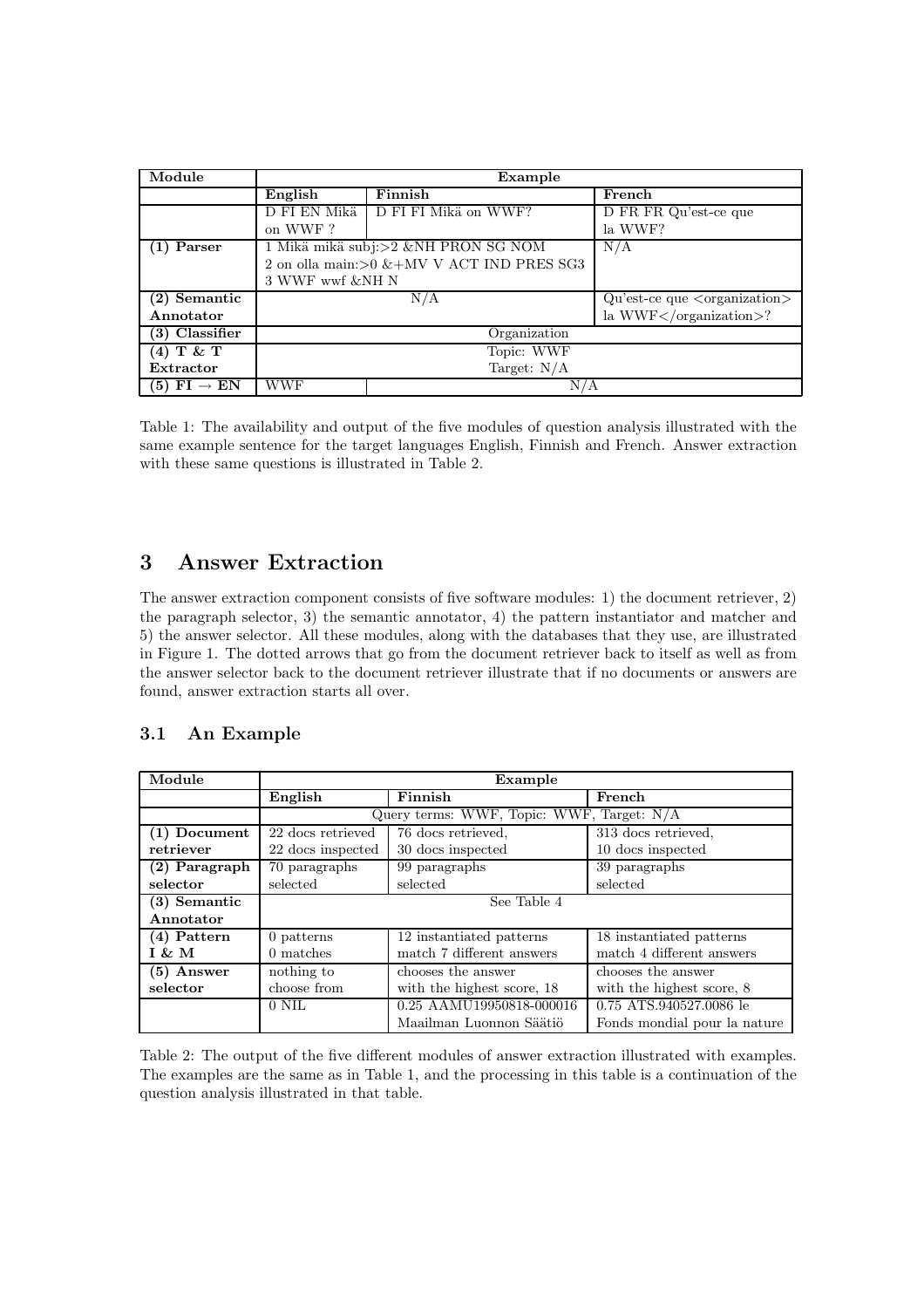Table 2 shows through an example how answer extraction is performed. First, the question analysis passes as input to the component the query words, and the topic and target of the question. Next, document retrieval is performed using the query terms. The parameter settings of the document retrieval engine are determined by the number of times document retrieval has been performed for the question at hand. If the document retrieval succeeds, the paragraphs containing at least one query word are filtered out for further processing and they are annotated semantically. After that, a class-specific set of pattern prototypes is instantiated with the topic word and with a possibly existing target word. Each pattern prototype has a score, which reflects its accuracy. The score ranges between 1 and 9. Instantiated patterns are then matched against semantically annotated paragraphs, and answer candidates are extracted. For the example illustrated in Table 2, the pattern prototype and the corresponding instantiated pattern that matches the Finnish answer is:

#### $((\langle [a-z] + \rangle [^{\sim} \langle >] + \langle \rangle / [a-z] + \rangle ) +) \backslash ( (\langle [a-z] + \rangle ) ? T0 PIC(\langle \rangle / [a-z] + \rangle ) ? \setminus) Score: 9$  $((\langle [a-z]+\rangle [^{\sim}c)\!+\!\prec\!/\!_{a-z}]+\rangle )\!+\rangle\langle (^{\sim}([a-z]+\rangle )?$   $W\!vf(\langle\!/\!_{a-z}]+\rangle )?$   $\setminus)$ Score:9

The text snippet that matched the above pattern is in Table 4. (The patterns are case insensitive.) Only at least partly semantically annotated candidates can be extracted. The score of a unique answer candidate is the sum of the scores of the patterns that extracted the similar answer instances, or more formally:

$$
score(answer) = \sum_{i \ in \ A} patternScore(i), \tag{1}
$$

where A is the set of similar answers and  $patternScore(i)$  is the score of the pattern that has matched  $i$  in text. The confidence value of a non-NIL answer candidate is determined by the candidate's score and by the total number of candidates. This is illustrated in Figure 2. For example, if the total number of candidates is between 1 and 5, and the score of the candidate is 17 or greater, confidence is 1, but if the score of the candidate is between 1 and 16, confidence is 0.75. If the confidence score 1 is reached, the answer is selected and no further answers are searched. Otherwise, all paragraphs are searched for answers, and the one with the highest score is selected. Since the confidence of the answer for Finnish in Table 2 is 0.25, and the score of the answer is 18, we can deduce that the number of answer candidates is at least 11.

If document retrieval does not return any documents, or no answer is extracted from the paragraphs, Tikka has several alternative ways in which to proceed, depending on which task it is performing and how many times document retrieval has been tried. This is illustrated in Table 5. As can be seen from the figure, if no documents are retrieved in the first iteration, the parameter settings of the retrieval engine are altered and document retrieval is performed again in the monolingual Finnish and bilingual Finnish-English tasks. However, in the monolingual French task the system halts and returns NIL with a confidence of 1 as an answer. In the monolingual Finnish task, the system halts after the second try, but in the bilingual English-Finnish task, document retrieval is performed for a third time if either no documents are retrieved or no answer is found. Alternatively, in the monolingual Finnish and English tasks, if documents are retrieved, but no answers are found after the first try, document retrieval is tried once more. In all tasks, the system returns a confidence value of 1 for the NIL answer if no documents are found and a confidence value of 0 for the NIL answer if documents are found but no answer can be extracted.

#### 3.2 Document Retrieval

The document retrieval module of Tikka consists of the vector space model [10] based search engine Lucene<sup>2</sup> and of the document indices for English, Finnish and French newspaper text built using it. Tikka has one index for the English document collection, two indices for the Finnish document collection and two for the French document collection. In each of the indices, one newspaper article forms one document. The English index (enstem) is a stemmed one. It is stemmed using

<sup>2</sup>http://lucene.apache.org/java/docs/index.html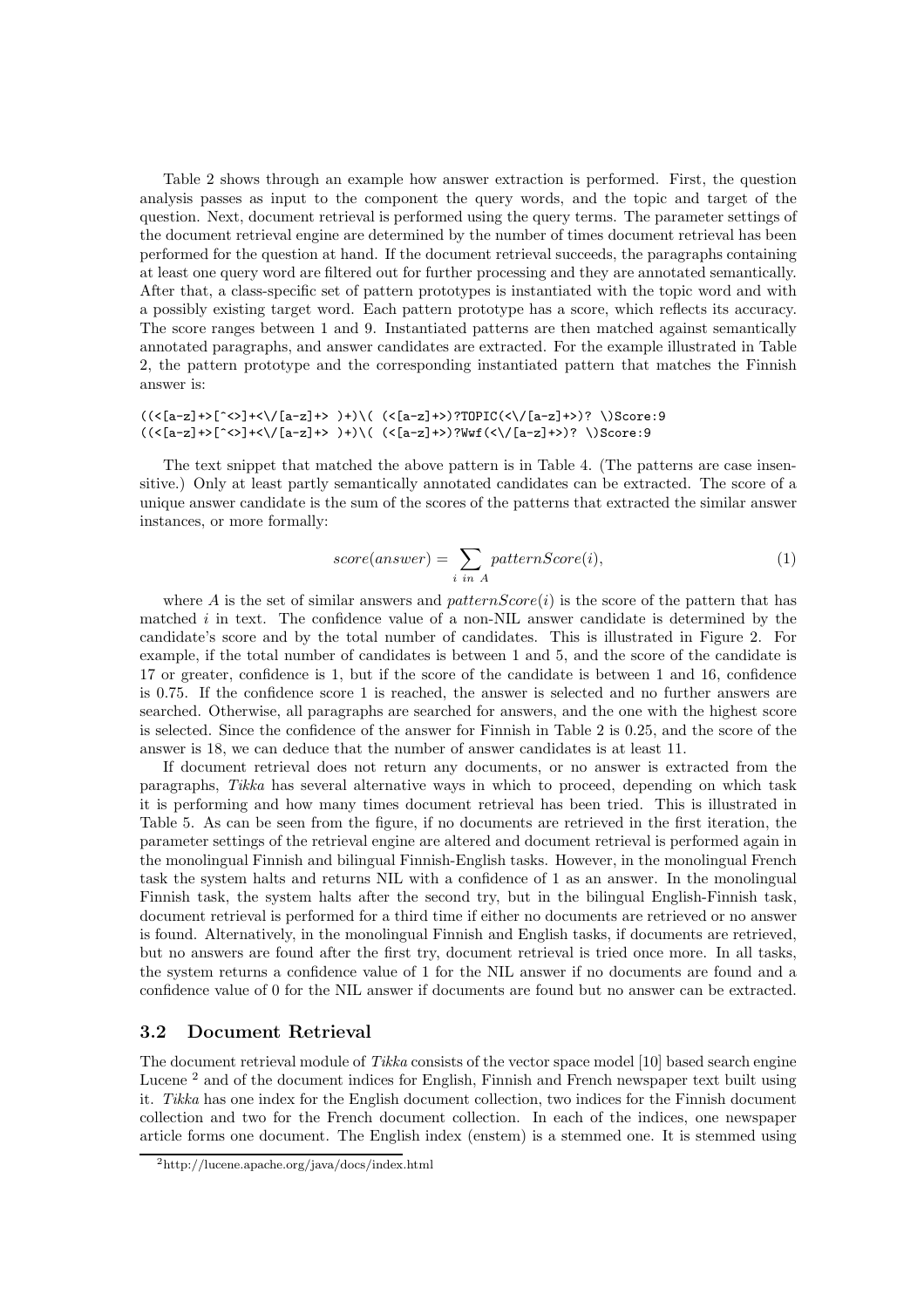

Figure 2: The confidence value of a non-NIL answer is a function of the answer's score and the number of unique answer candidates.

the implementation of Porter's stemming algorithm [7] included in Lucene. One index (filemma) to the Finnish collection is created using the lemmatized word forms as index terms. The Connexor's parser is used for the lemmatization. The other Finnish index (fistem) consists of stemmed word forms. The stemming is done by Snowball [8] project's <sup>3</sup> stemming algorithm for Finnish. A Snowlball stemmer is also used to create one of the indices for French (frstem). The other French index (frbase) is built using the words of the documents as such. This index is case-insensitive.

In the document retrieval phase, Lucene determines the similarity between the query  $(q)$  and the document  $(d)$  using the formula presented in Equation 2 [4].

$$
similarity(q, d) = \sum_{t \ in \ q} tf(t \ in \ d) \cdot idf(t) \cdot boost(t.field \ in \ d) \cdot lengthNorm(t.field \ in \ d), \tag{2}
$$

where  $tf$  is the term frequency factor for the term t in the document d, and  $\mathrm{id}f(t)$  is the inverse document frequency of the term. The factor *boost* adds more weight to the terms appearing in a given field, and it can be set at indexing time. The last factor is a coefficient that normalizes the score according to the length of the field. After all the scores regarding a single query have been calculated, they are normalized from the highest score if that score is greater than 1. Since we do not use the field specific term weighting, the two last terms of the formula can be discarded, and the formula is equal to calculating the dot product between a query with binary term weights and a document with  $tfidf$  [5] term weights.

Lucene does not use the pure boolean information retrieval (IR) model, but we model the conjunctive boolean query by requiring all of the query terms to appear in each of the documents in the result set. This differs from the pure boolean IR model in that the relevance score for each document is calculated according to Equation 2, and the documents are ordered according to it. The ordering is important in Tikka. This is what the term boolean means in Figure 5. In the same figure, the term ranked means a normal Lucene query where all of the query words are not required to appear in the retrieved documents.

### 4 Semantic Annotation

Semantic annotation is in many ways a similar task to named entity recognition (NER). NER is commonly done based on preset names lists and patterns [11] or using machine learning techniques [3]. Our method relies on the first method. The main difference between NER and semantic

<sup>3</sup>http://snowball.tartarus.org/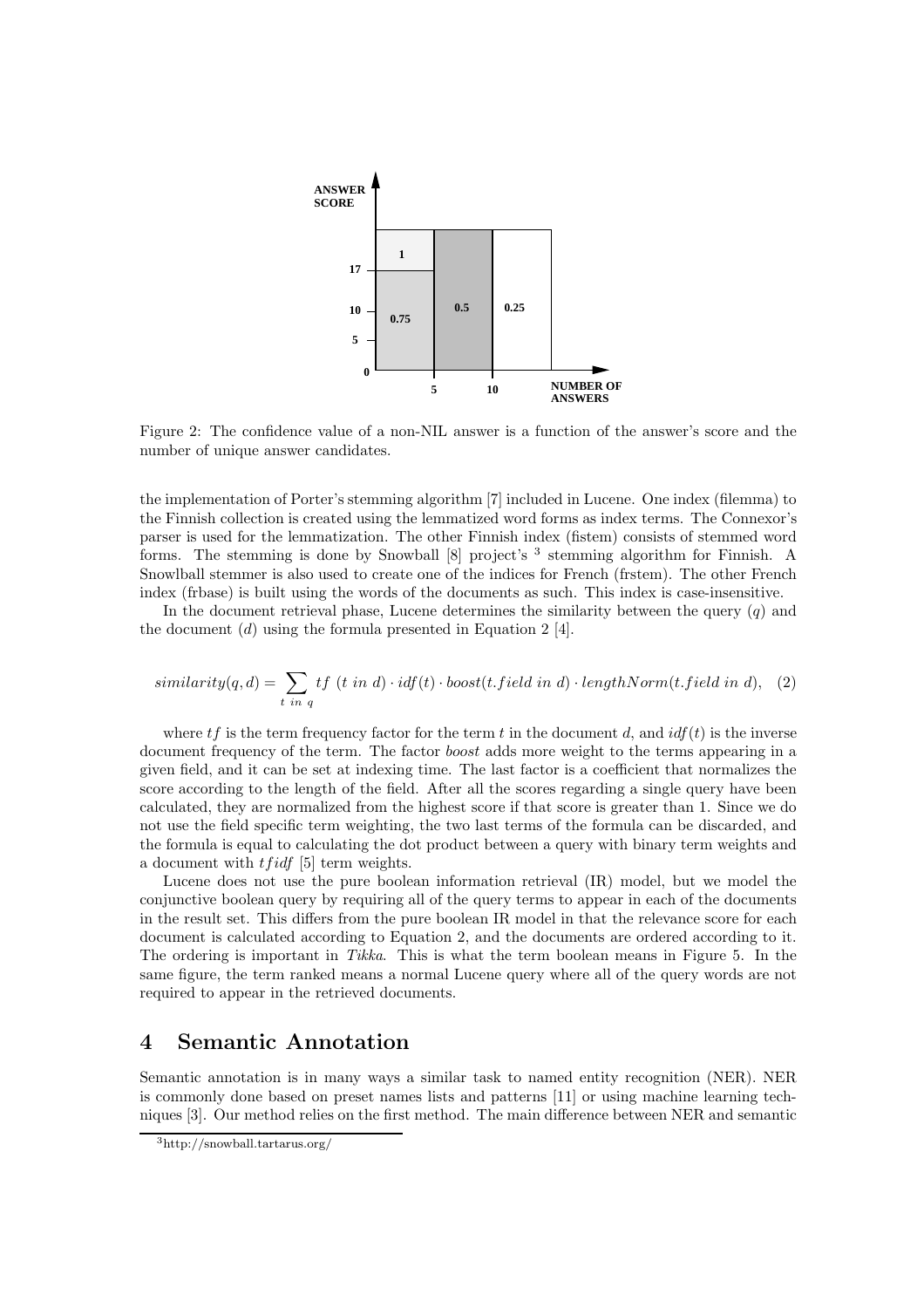annotation is that the first one aims at recognizing proper names whereas the second aims at recognizing both proper names and common nouns.

In Tikka, French questions and selected paragraphs from the search results are annotated semantically. We have 14 semantic classes that are listed in table 3. To the classes consisting mainly of proper nouns, some common nouns are added in order to be able to analyze the questions correctly. For instance, in the gazetteers of the class organization, there are proper names denoting companies  $(IBM, Toyota)$ , but also some common nouns referring to organizations in each language (school, bank, union). As can be seen from Table 3, the organization gazetteer in English is significantly shorter than those in other two languages. This is due to the NER from Connexor that is used in addition to our own semantic annotator.

| Class        | English | French | Finnish | Class      | English | French | Finnish |
|--------------|---------|--------|---------|------------|---------|--------|---------|
| person       | 3704    | 3704   | 3704    | unit       | 31      | 35     | 44      |
| country      | 265     | 215    | 252     | measure    | 51      | 50     | 34      |
| language     | 109     | 79     | 637     | award      | 15      | 15     |         |
| nationality  | 57      | 177    | 85      | color      | 22      | 20     | 29      |
| capital      | 277     | 211    | 277     | profession | 95      | 246    | 127     |
| location     | 5339    | 5440   | 5314    | time       | 56      | 38     | 38      |
| organization | 37      | 968    | 212     | event      | 29      | 21     | 15      |

Table 3: The semantic classes and the number of items in the gazetteers for each language.

The semantic annotator uses a window of two words for identifying the items to be annotated. In that way we can only find the entities consisting of one or two words. The external NER that is used in the English annotation is able to identify person names, organizations and locations. Hence, there are no limitations on the length of entities on these three classes in English. For Finnish, we exploit Connexor's syntactic parser for part of speech recognition to eliminate the words that are not nouns, adjectives or numerals. For French, the semantic annotator builds solely on the text as it is without any linguistic analysis.

In the text to be annotated, persons are identified based on a list of first names and the subsequent capital word. The subsequent capital words are added to the list of known names in the document. In this way the family names appearing alone later in the document can also be identified to be names of a person. The class location consists of names of large cities that are not capitals and of the names of states and other larger geographical items. To the class measure belong numerals and numeric expressions, for instance dozen. Unit consists of terms such as percent, kilometer. The event class is quite heterogeneous, since to it belong terms like Olympics, Christmas, war and hurricane. Time gazetteer lists time related terms, the names of the months, week days etc. Example annotations for each of the languages can be seen in Table 4.

## 5 Analysis of Results

Tikka was evaluated by participating in the monolingual Finnish and French tasks and in the bilingual Finnish-English task. The evaluation results are described in detail in Section 4 (Results) of the QA track overview paper [6]. In each of the tasks, two different parameter settings (run 1 and run 2) for the document retrieval component were tested. These settings are listed in Table 5. The results of the runs are shown in Figure 3. We can observe that the difference between runs is not very big for the French monolingual run. The accuracy of the artificial combination run <sup>4</sup> (C) is not much higher than that of the the French monolingual run 1, which means that almost

<sup>&</sup>lt;sup>4</sup>In this case, the artificial combination run represents a run where the system is somehow able to choose for each question the better answer from the two answers provided by the runs 1 and 2. For more information on the combination runs, see the track overview paper [6].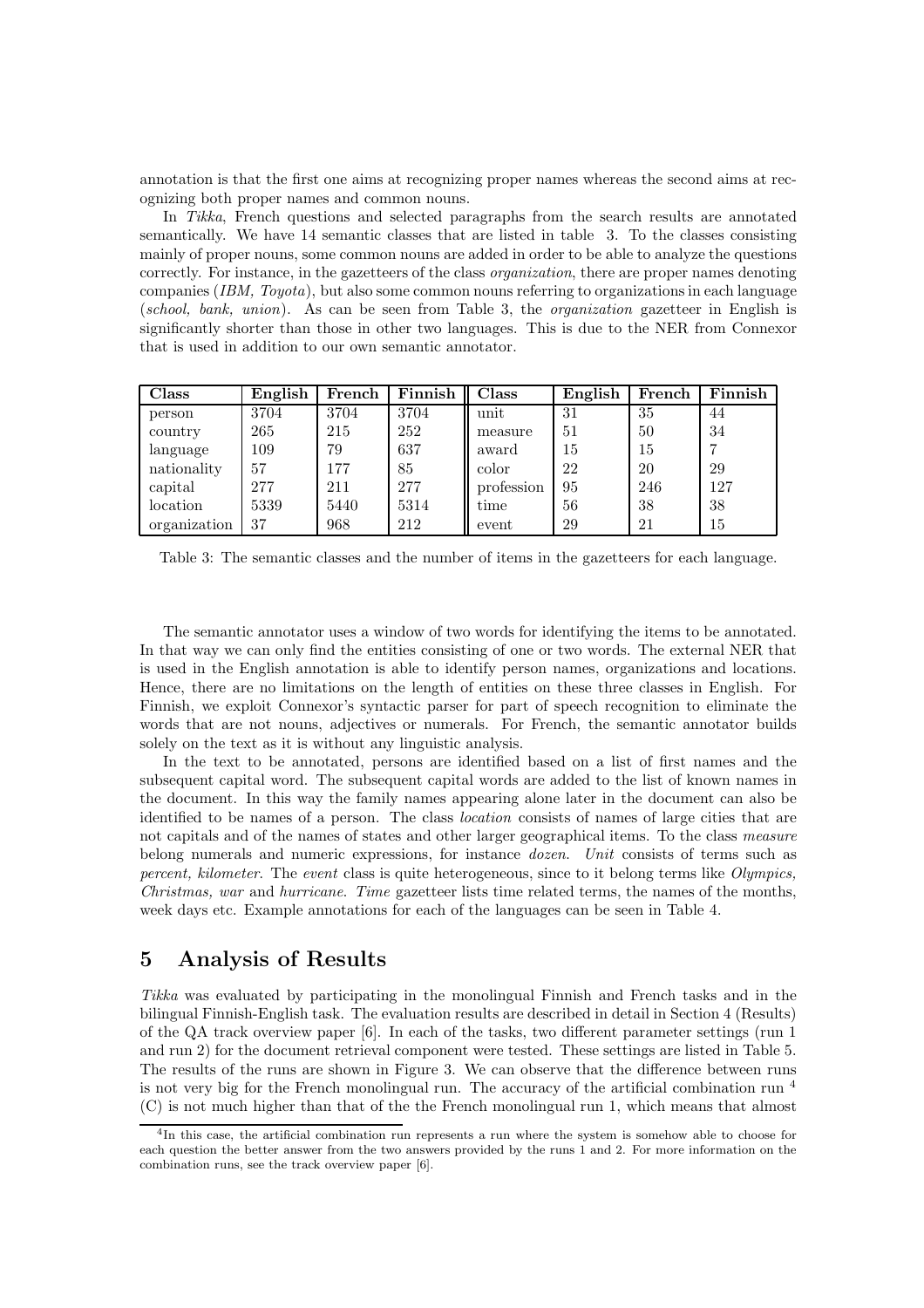| Lang.   | Example                                                                                                                                                 |
|---------|---------------------------------------------------------------------------------------------------------------------------------------------------------|
| English | The <organization>World Wide Fund for Nature</organization> (                                                                                           |
|         | <organization>WWF</organization> ) reported that only <measure>35,000</measure>                                                                         |
|         | to $\langle$ measure $> 50,000$ $\langle$ /measure $>$ of the species remained in mainly isolated pockets.                                              |
| Finnish | $\langle$ organization $>$ Maailman Luonnon Säätiö $\langle$ /organization $>$ ( $\langle$ ne $>$ WWF $\langle$ /ne $>$ )                               |
|         | vetoaa kaikkiin <country>Suomen</country> metsstjiin, ett ei                                                                                            |
|         | <person>Toivoa</person> ja sen perhett ammuttaisi niiden                                                                                                |
|         | $\langle \text{unit} \rangle$ matkalla $\langle \text{unit} \rangle$ toistaiseksi tuntemattomille talvehtimisalueille.                                  |
| French  | $\langle ne \rangle$ La $\langle ne \rangle$ designation de $\langle$ organization $\rangle$ la Commission $\langle$ /organization $\rangle$ baleinière |
|         | internationale ( $\langle$ ne>CBI $\langle$ /ne>) de créer un sanctuaire pour les cétacés est "une victoire                                             |
|         | historique", a commenté $\langle time \rangle$ vendredi $\langle$ /time $\rangle$ $\langle$ ne $\rangle$ le Fonds $\langle$ /ne $\rangle$               |
|         | mondial pour la nature ( $\langle$ organization $\rangle$ WWF $\langle$ /organization $\rangle$ )                                                       |

Table 4: Examples of semantically annotated text snippets in English, Finnish and French, retrieved from newspaper text and answering the question What is WWF?. It is question number 136 and 278 in the multinine corpus [6] and it is used as an example in the Tables 1 and 2.

all answers given by the runs are equal. On the contrary, there is a difference of 4 points between the accuracies of the two monolingual Finnish runs, and in addition, as the difference between run 1 and the combination run for Finnish is 3.5 points, we can conclude that some of the correct answers returned by run 2 are not included in the set of correct answers given by run 1. This means that the different parameter settings of the runs produced an effect on Tikka's overall performance. Between the runs, both the parameters for type of index and the maximum number of documents were altered. In the bilingual Finnish-English task, some difference between the runs can be observed, but the difference is not as big as in he monolingual Finnish task.



Figure 3: A histogram showing the percentage of correct answers (i.e. the accuracy) in Tikka's submitted test runs and in the artificial combination run. The very light gray represents the monolingual runs for Finnish, the a little bit darker gray represents the monolingual French runs and the darkest gray represents the bilingual Finnish-English runs.

# 6 Conclusions and Future Work

Tikka is a QA system that uses pattern-based techniques to extract answers from text. In the experiments presented in this paper, its performance is evaluated in the following tasks: monolingual Finnish and French and bilingual Finnish-English QA. Its performance in the monolingual tasks is near the average when it is compared with the QA systems' that participated in the monolingual French task. In the monolingual Finnish task, Tikka was the only participating system.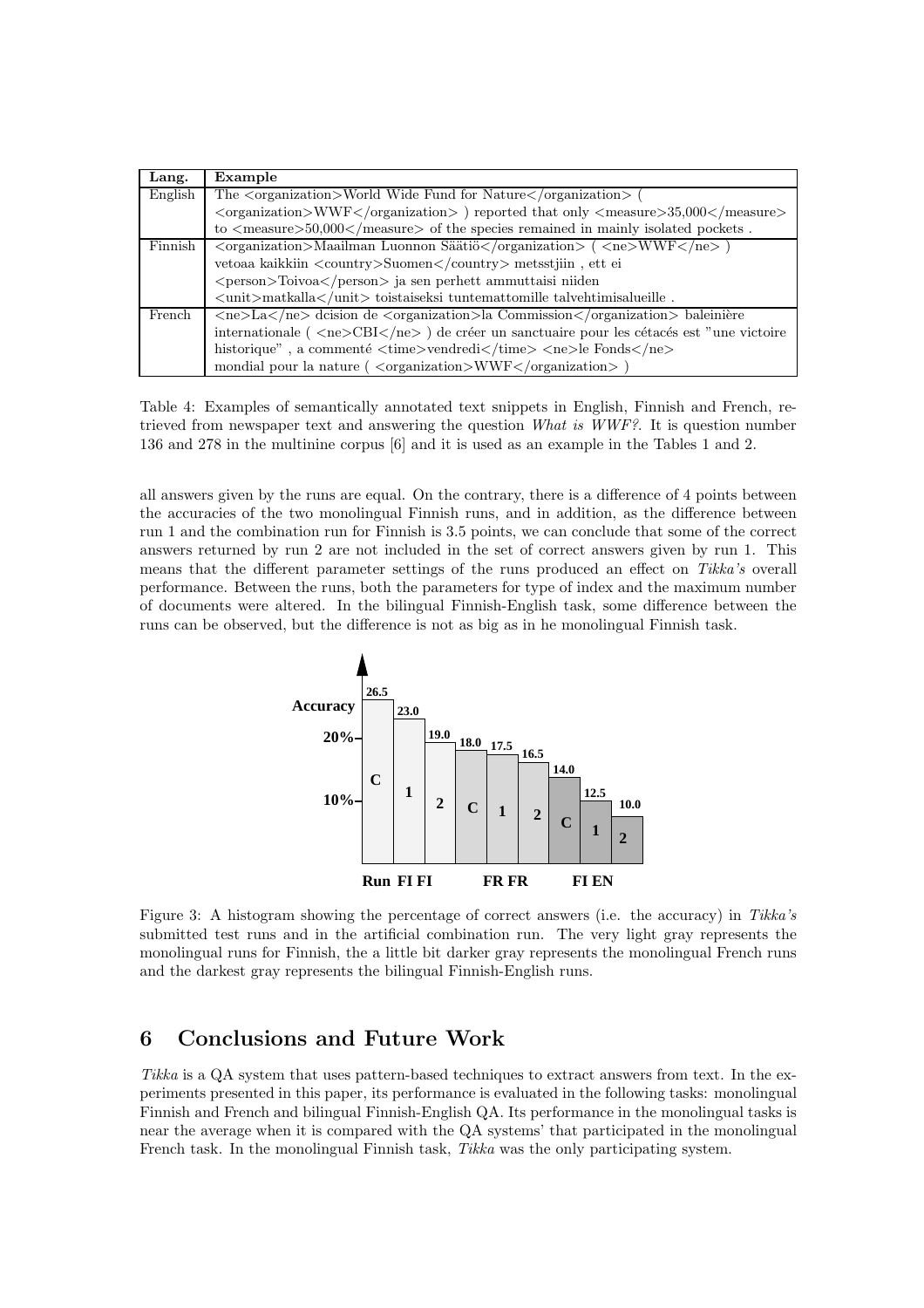Table 5: The parameters for document retrieval used in different runs and in different iterations of the same run. MinS stands for the minimum similarity value between query and document and MaxD stands for the maximum number of documents to be retrieved. The maximum number of iterations is in monolingual Finnish runs 2, in monolingual French runs 1, and in Bilingual English runs 3.

| <b>Monolingual Finnish</b>           |                             |         |          |                         |  |
|--------------------------------------|-----------------------------|---------|----------|-------------------------|--|
| <b>Iterations</b>                    | Run id: FI FI 1             |         |          |                         |  |
|                                      | index                       | query   | minS     | maxD                    |  |
| $(1) \rightarrow$                    | $\overline{\text{filemma}}$ | boolean | 0,65     | 30                      |  |
| (2) if no documents $\rightarrow$    | fistem                      | ranked  | 0,65     | 20                      |  |
| (2) else if no answers $\rightarrow$ | fistem                      | ranked  | 0,3      | 20                      |  |
| <b>Iterations</b>                    | Run id:<br>FI FI 2          |         |          |                         |  |
| $(1) \rightarrow$                    | fistem                      | boolean | 0,65     | $\overline{30}$         |  |
| (2) if no documents $\rightarrow$    | filemma                     | ranked  | 0,65     | 20                      |  |
| (2) else if no answers $\rightarrow$ | filemma                     | ranked  | $_{0,3}$ | 10                      |  |
| <b>Monolingual French</b>            |                             |         |          |                         |  |
| <b>Iterations</b>                    | Run id: FR FR 1             |         |          |                         |  |
|                                      | index                       | query   | minS     | maxD                    |  |
| $(1) \rightarrow$                    | frstem                      | boolean | 0,65     | <b>NONE</b>             |  |
| <b>Iterations</b>                    | Run id: FR FR 2             |         |          |                         |  |
| (1)                                  | frbase                      | boolean | 0,26     | 10                      |  |
| <b>Bilingual Finnish-English</b>     |                             |         |          |                         |  |
| <b>Iterations</b>                    | Run id: FI EN 1             |         |          |                         |  |
|                                      | index                       | query   | minS     | $\overline{\text{max}}$ |  |
| $(1) \rightarrow$                    | enstem                      | boolean | 0,65     | 100                     |  |
| (2) if no documents $\rightarrow$    | enstem                      | ranked  | 0,5      | 20                      |  |
| (3) if no answers $\rightarrow$      | enstem                      | ranked  | 0,3      | 20                      |  |
| <b>Iterations</b>                    | Run id: FI EN 2             |         |          |                         |  |
| $(1) \rightarrow$                    | enstem                      | boolean | 0,55     | 100                     |  |
| (2) if no documents $\rightarrow$    | enstem                      | ranked  | 0,5      | 20                      |  |
| (3) if no answers $\rightarrow$      | enstem                      | ranked  | $_{0,2}$ | 20                      |  |

In the future, as the document databases are not very big (about 1.6 GB), the documents could be annotated semantically before indexing. This would speed up the interactive processing time and the semantic classes could be used as fields in index creation. In addition, indexing based on paragraph level instead of document level might raise the ranking of the essential results and it would speed up the processing time of the interactive phase.

# 7 Acknowledgements

The authors thank Connexor Ltd<sup>5</sup> for providing the Finnish and English parsers and NE reconizers, Kielikone Ltd<sup>6</sup> for providing the bilingual dictionary and Juha Makkonen for providing the question classifier for Finnish.

 $6$ http://www.kielikone.fi/en

<sup>5</sup>http://www.connexor.com